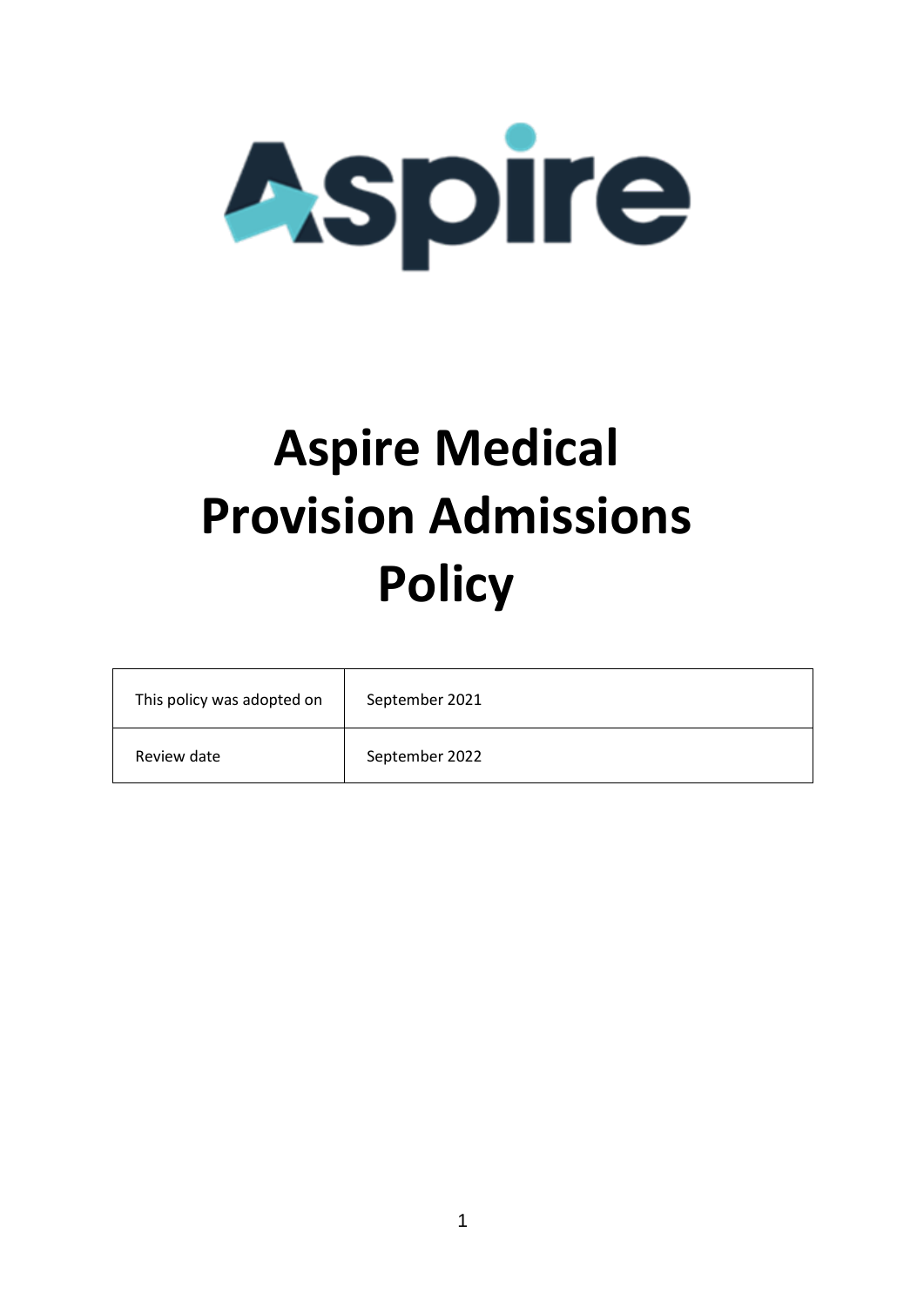#### **Contents**

- 1. Purpose and context
- 2. Admissions Criteria
- 3. Admissions process for AMP

#### **1. Purpose and Context**

Aspire Medical Provision is the term used to describe Aspire's four medical services; Home Tuition North, which includes access to on site provision at Blueprint, Home Tuition South, Orchard House and Stoke Mandeville Hospital Teaching Service.

## **2. Admissions Criteria**

Admissions criteria is based on the commissioning contract with Buckinghamshire Council which states that:

The **Hospital Teaching Service** will support statutory school age pupils who have been admitted to the paediatric wards and spinal injury centre at Stoke Mandeville Hospital.

**Home Tuition Services** will support all Buckinghamshire resident young people of statutory school age who, because of illness or other reasons, would not receive suitable full time education without such provision.

Pupils do not have to be attending a Buckinghamshire School to be eligible; eligibility is based on the pupil's residence as opposed to the school they attend.

Any pupil who is likely to be out of school for 15 or more days is eligible for home tuition. These 15 days can be consecutive or cumulative; therefore, those with long term and/or recurring medical conditions are also eligible.

All referrals must be supported by medical evidence from a Community Paediatrician, Hospital Consultant or CAMHS Practitioner. Where specific medical evidence, such as that provided by a medical consultant, is not quickly available, the referring school is able to consider liaising with other medical professionals such as the child's GP to ensure minimal delay in arranging appropriate provision for the child, but this other evidence must only be used as an interim measure.

All pupils must remain on the roll of a mainstream or special school.

**Orchard House** will support Buckinghamshire resident young people of statutory school age who are accessing CAMHS support and are unable to attend a mainstream school due to mental health needs.

Pupils are only eligible if a referral has been made by a qualified CAMHS practitioner.

All pupils must remain on the roll of their mainstream or special school.